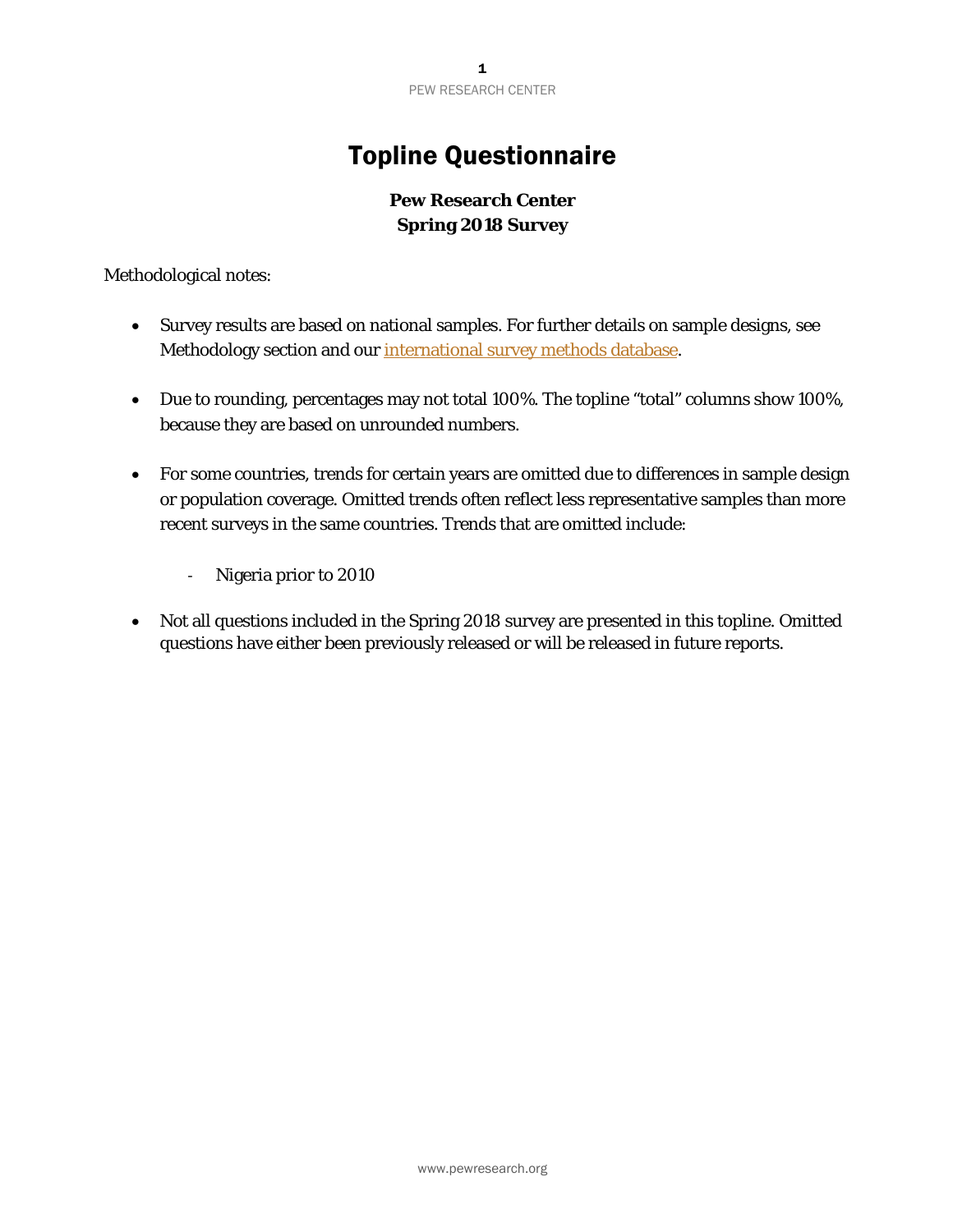## $\overline{\mathbf{2}}$ PEW RESEARCH CENTER

|                |                     |                      |                             | 2<br><b>PEW RESEARCH CENTER</b>                                                                                                                                                                            |                                  |                                     |                     |
|----------------|---------------------|----------------------|-----------------------------|------------------------------------------------------------------------------------------------------------------------------------------------------------------------------------------------------------|----------------------------------|-------------------------------------|---------------------|
|                |                     |                      |                             | Q2. Now thinking about our economic situation, how would you describe the current economic<br>situation in (survey country) - is it very good, somewhat good, somewhat bad, or very bad?                   |                                  |                                     |                     |
|                |                     | Very good            | Somewhat<br>good            | Somewhat bad                                                                                                                                                                                               | Very bad                         | DK/Refused                          | <b>Total</b>        |
| <b>Nigeria</b> | <b>Spring, 2018</b> | 21                   | 24                          | 15                                                                                                                                                                                                         | 39                               | 1                                   | 100                 |
|                | <b>Spring, 2017</b> | 21                   | 20                          | 18                                                                                                                                                                                                         | 41                               | 0                                   | 100                 |
|                | <b>Spring, 2016</b> | 6                    | 23                          | 22                                                                                                                                                                                                         | 49                               | $\mathbf{1}$                        | 100                 |
|                | <b>Spring, 2015</b> | 26                   | 31                          | 17                                                                                                                                                                                                         | 25                               | 0                                   | 100                 |
|                | <b>Spring, 2014</b> | 11                   | 28                          | 25                                                                                                                                                                                                         | 36                               | $\mathbf{1}$                        | 100                 |
|                | <b>Spring, 2013</b> | 6                    | 26                          | 30                                                                                                                                                                                                         | 37                               | 1                                   | 100                 |
|                | <b>Spring, 2010</b> | 10                   | 24                          | 31                                                                                                                                                                                                         | 35                               | $\mathbf 0$                         | 100                 |
|                |                     |                      |                             |                                                                                                                                                                                                            |                                  |                                     |                     |
|                |                     |                      |                             | $Q4$ . How satisfied are you with the way democracy is working in our country $-$ very satisfied,                                                                                                          |                                  |                                     |                     |
|                |                     |                      | Somewhat                    | somewhat satisfied, not too satisfied, or not at all satisfied?<br>Not too                                                                                                                                 | Not at all                       |                                     |                     |
|                |                     | Very satisfied       | satisfied                   | satisfied                                                                                                                                                                                                  | satisfied                        | <b>DK/Refused</b>                   | <b>Total</b>        |
| <b>Nigeria</b> | <b>Spring, 2018</b> | 20                   | 19                          | 25                                                                                                                                                                                                         | 35                               | $\mathbf{1}$                        | 100                 |
|                | <b>Spring, 2017</b> | 20                   | 21                          | 27                                                                                                                                                                                                         | 31                               | $\mathbf 0$                         | 100                 |
|                | <b>Spring, 2013</b> | $\overline{7}$       | 20                          | 42                                                                                                                                                                                                         | 30                               | 1                                   | 100                 |
|                |                     |                      |                             |                                                                                                                                                                                                            |                                  |                                     |                     |
|                |                     |                      |                             | Q18NIGa. Please tell me if you have a very favorable, somewhat favorable, somewhat<br>unfavorable or very unfavorable opinion of _____. a. All Progressives Congress (APC)                                 |                                  |                                     |                     |
|                |                     | Very favorable       | Somewhat<br>favorable       | Somewhat<br>unfavorable                                                                                                                                                                                    | <b>Very</b><br>unfavorable       | <b>DK/Refused</b>                   | <b>Total</b>        |
| <b>Nigeria</b> | <b>Spring, 2018</b> | 35                   | 15                          | 10                                                                                                                                                                                                         | 31                               | 8                                   | 100                 |
| <b>Nigeria</b> | <b>Spring, 2018</b> | Very favorable<br>31 | Somewhat<br>favorable<br>26 | Q18NIGb. Please tell me if you have a very favorable, somewhat favorable, somewhat<br>unfavorable or very unfavorable opinion of ____. b. People's Democratic Party (PDP)<br>Somewhat<br>unfavorable<br>12 | <b>Very</b><br>unfavorable<br>24 | <b>DK/Refused</b><br>$\overline{7}$ | <b>Total</b><br>100 |
|                |                     |                      |                             | Q18NIGc. Please tell me if you have a very favorable, somewhat favorable, somewhat                                                                                                                         |                                  |                                     |                     |
|                |                     |                      | Somewhat                    | unfavorable or very unfavorable opinion of _____. c. All Progressives Grand Alliance (APGA)<br>Somewhat                                                                                                    | <b>Very</b>                      |                                     |                     |
|                |                     | Very favorable<br>9  | favorable                   | unfavorable                                                                                                                                                                                                | unfavorable                      | <b>DK/Refused</b>                   | <b>Total</b>        |
| <b>Nigeria</b> | <b>Spring, 2018</b> |                      | 15                          | 11                                                                                                                                                                                                         | 29                               | 36                                  | 100                 |
|                |                     |                      |                             | Q18NIGd. Please tell me if you have a very favorable, somewhat favorable, somewhat                                                                                                                         |                                  |                                     |                     |
|                |                     |                      |                             | unfavorable or very unfavorable opinion of _____. d. Labour Party (LP)                                                                                                                                     |                                  |                                     |                     |
|                |                     | Very favorable       | Somewhat<br>favorable       | Somewhat<br>unfavorable                                                                                                                                                                                    | <b>Very</b><br>unfavorable       | DK/Refused                          | <b>Total</b>        |
| <b>Nigeria</b> | <b>Spring, 2018</b> | 12                   | 16                          | 16                                                                                                                                                                                                         | 24                               | 32                                  | 100                 |
|                |                     |                      |                             | Q34a. Does this statement describe (survey country) very well, somewhat well, not too well, or                                                                                                             |                                  |                                     |                     |
|                |                     |                      | Somewhat                    | not well at all? a. Elected officials care what ordinary people think                                                                                                                                      |                                  |                                     |                     |
|                |                     | Very well            | well                        | Not too well                                                                                                                                                                                               | Not well at all                  | DK/Refused                          | <b>Total</b>        |
| <b>Nigeria</b> | <b>Spring, 2018</b> | 21                   | 17                          | 25                                                                                                                                                                                                         | 34                               | 3                                   | 100                 |
|                |                     |                      |                             | www.pewresearch.org                                                                                                                                                                                        |                                  |                                     |                     |

|         |                     |                |                       | $Q_4$ . How satisfied are you with the way democracy is working in our country – very satisfied,<br>somewhat satisfied, not too satisfied, or not at all satisfied? |                         |            |       |
|---------|---------------------|----------------|-----------------------|---------------------------------------------------------------------------------------------------------------------------------------------------------------------|-------------------------|------------|-------|
|         |                     | Very satisfied | Somewhat<br>satisfied | Not too<br>satisfied                                                                                                                                                | Not at all<br>satisfied | DK/Refused | Total |
| Nigeria | <b>Spring, 2018</b> | 20             | 19                    | 25                                                                                                                                                                  | 35                      |            | 100   |
|         | <b>Spring, 2017</b> | 20             | 21                    | 27                                                                                                                                                                  | 31                      |            | 100   |
|         | <b>Spring, 2013</b> |                | 20                    | 42                                                                                                                                                                  | 30                      |            | 100   |

|         |                     |                | Q18NIGa. Please tell me if you have a very favorable, somewhat favorable, somewhat<br>unfavorable or very unfavorable opinion of ______. a. All Progressives Congress (APC) |                         |                            |            |              |  |  |
|---------|---------------------|----------------|-----------------------------------------------------------------------------------------------------------------------------------------------------------------------------|-------------------------|----------------------------|------------|--------------|--|--|
|         |                     | Very favorable | Somewhat<br>favorable                                                                                                                                                       | Somewhat<br>unfavorable | <b>Verv</b><br>unfavorable | DK/Refused | <b>Total</b> |  |  |
| Nigeria | <b>Spring, 2018</b> | 35             | 15                                                                                                                                                                          | 10                      |                            |            | 100          |  |  |

|         |                     |                |                       | Q18NIGb. Please tell me if you have a very favorable, somewhat favorable, somewhat<br>unfavorable or very unfavorable opinion of |                            | b. People's Democratic Party (PDP) |              |
|---------|---------------------|----------------|-----------------------|----------------------------------------------------------------------------------------------------------------------------------|----------------------------|------------------------------------|--------------|
|         |                     | Very favorable | Somewhat<br>favorable | Somewhat<br>unfavorable                                                                                                          | <b>Verv</b><br>unfavorable | DK/Refused                         | <b>Total</b> |
| Nigeria | <b>Spring, 2018</b> | 31             | 26                    |                                                                                                                                  | 24                         |                                    | 100          |

|         |                     |                |                       | Q18NIGC. Please tell me if you have a very favorable, somewhat favorable, somewhat<br>unfavorable or very unfavorable opinion of ______. c. All Progressives Grand Alliance (APGA) |                            |            |       |
|---------|---------------------|----------------|-----------------------|------------------------------------------------------------------------------------------------------------------------------------------------------------------------------------|----------------------------|------------|-------|
|         |                     | Very favorable | Somewhat<br>favorable | Somewhat<br>unfavorable                                                                                                                                                            | <b>Verv</b><br>unfavorable | DK/Refused | Total |
| Nigeria | <b>Spring, 2018</b> |                | 15                    | 11                                                                                                                                                                                 | 29                         | 36         | 100   |

Г

|         |                     |                | Q18NIGd. Please tell me if you have a very favorable, somewhat favorable, somewhat<br>unfavorable or very unfavorable opinion of ______. d. Labour Party (LP) |                         |                            |            |              |  |  |
|---------|---------------------|----------------|---------------------------------------------------------------------------------------------------------------------------------------------------------------|-------------------------|----------------------------|------------|--------------|--|--|
|         |                     | Very favorable | Somewhat<br>favorable                                                                                                                                         | Somewhat<br>unfavorable | <b>Verv</b><br>unfavorable | DK/Refused | <b>Total</b> |  |  |
| Nigeria | <b>Spring, 2018</b> | 12             | 16                                                                                                                                                            | 16                      | 24                         | 32         | 100          |  |  |

|         |                     |                  | [Q34a. Does this statement describe (survey country) very well, somewhat well, not too well, or<br>not well at all? a. Elected officials care what ordinary people think |              |                 |            |       |  |  |
|---------|---------------------|------------------|--------------------------------------------------------------------------------------------------------------------------------------------------------------------------|--------------|-----------------|------------|-------|--|--|
|         |                     | <b>Very well</b> | Somewhat<br>well                                                                                                                                                         | Not too well | Not well at all | DK/Refused | Total |  |  |
| Nigeria | <b>Spring, 2018</b> | 21               |                                                                                                                                                                          | 25           | 34              |            | 100   |  |  |